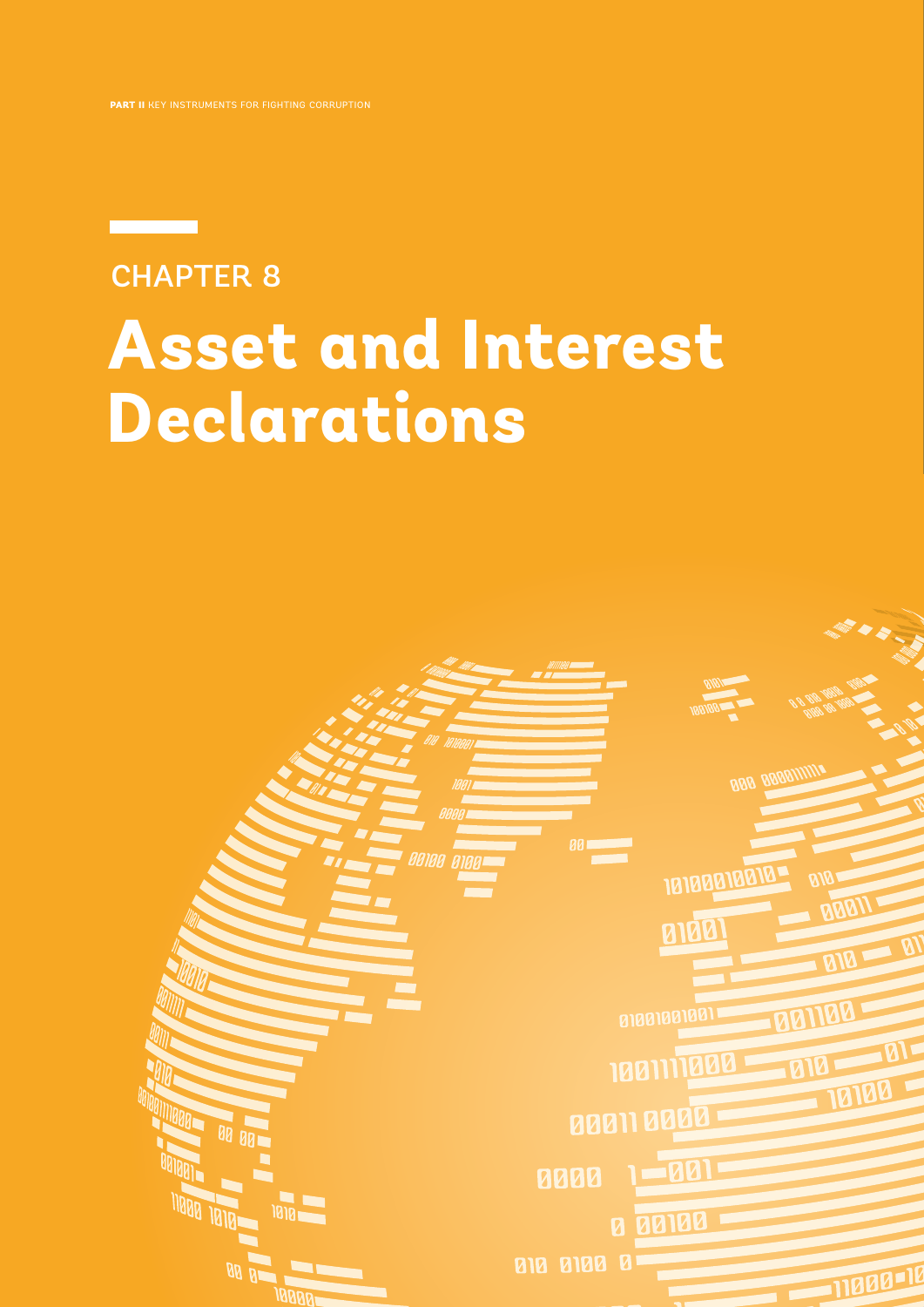# **Introduction**

# **Why is it important?**

**Asset and interest disclosure by public officials has been widely used to build integrity and combat corruption.** According to World Bank research, over 160 countries around the world have introduced financial disclosure systems.<sup>1</sup> Asset and interest disclosure (AID) systems differ in scope and reach, level of sophistication and transparency. Countries use different institutional setups and methods to enforce the disclosure rules and verify information. However, the analysis shows a clear trend of AID becoming a universal instrument to enhance public sector transparency and accountability, promote integrity and prevent corruption.

**AID systems have increasingly become a multipurpose tool aimed at preventing conflicts of interest, detecting unjustified assets and building broader integrity of public service.** AID, therefore, combines prevention and enforcement purposes. New combined systems are replacing traditional ones, which often treated disclosure of assets and interests separately and pursued different objectives. Countries introduce or bolster verification mechanisms to improve enforcement.

**AID systems also raise heated debates, especially concerning public disclosure of information from the declarations.** It is a prominent example of how countries balance considerations of privacy and personal security with the public interest in transparency and accountability.

**With more systems becoming digitized and going online, AID contributes to the development of digital governance and economy.** Electronic systems of disclosure have a spillover effect by encouraging civil society and media that use data on the assets and interests of public officials in their watchdog activities. Open AID systems can contribute to the transparency of ownership and support supervision efforts in other sectors.

# **What affects the effectiveness of AID systems?**

**While many countries have AID systems, few of them are effective.** Most AID systems have yet to live up to their potential. Cumbersome filing procedures, crucial gaps in the disclosure forms, and lack of transparency and enforcement are limiting the role of AID. Such weaknesses also may make it merely another check-a-box exercise to implement national anticorruption strategies. Lack of control of submission and ineffective verification of declarations undermine their importance as an anti-corruption tool. There is also little understanding of the impact that the asset and interest disclosure systems have on the level of integrity and corruption in the country. Countries rarely have a clear vision of why they are introducing or reforming their AID systems, what goals they are pursuing in this process, and what outcomes they expect to achieve.

**This chapter aims to show what an effective AID system should look like and how it can be relevant in the context of transnational financial flows, new ways of disguising unjustified wealth, as well as domestic typologies of conflict of interest and hidden wealth.** Selected case studies included in the chapter illustrate what works and what does not, as well as the new trends and essential features that make AID effective. The chapter will follow the general framework that is used to regulate AID systems: who should file, when and how, what to declare, how to verify and sanction non-compliance, and what information should be public. It will end with remarks on how governments and other stakeholders can measure the impact of AID systems and make them more relevant.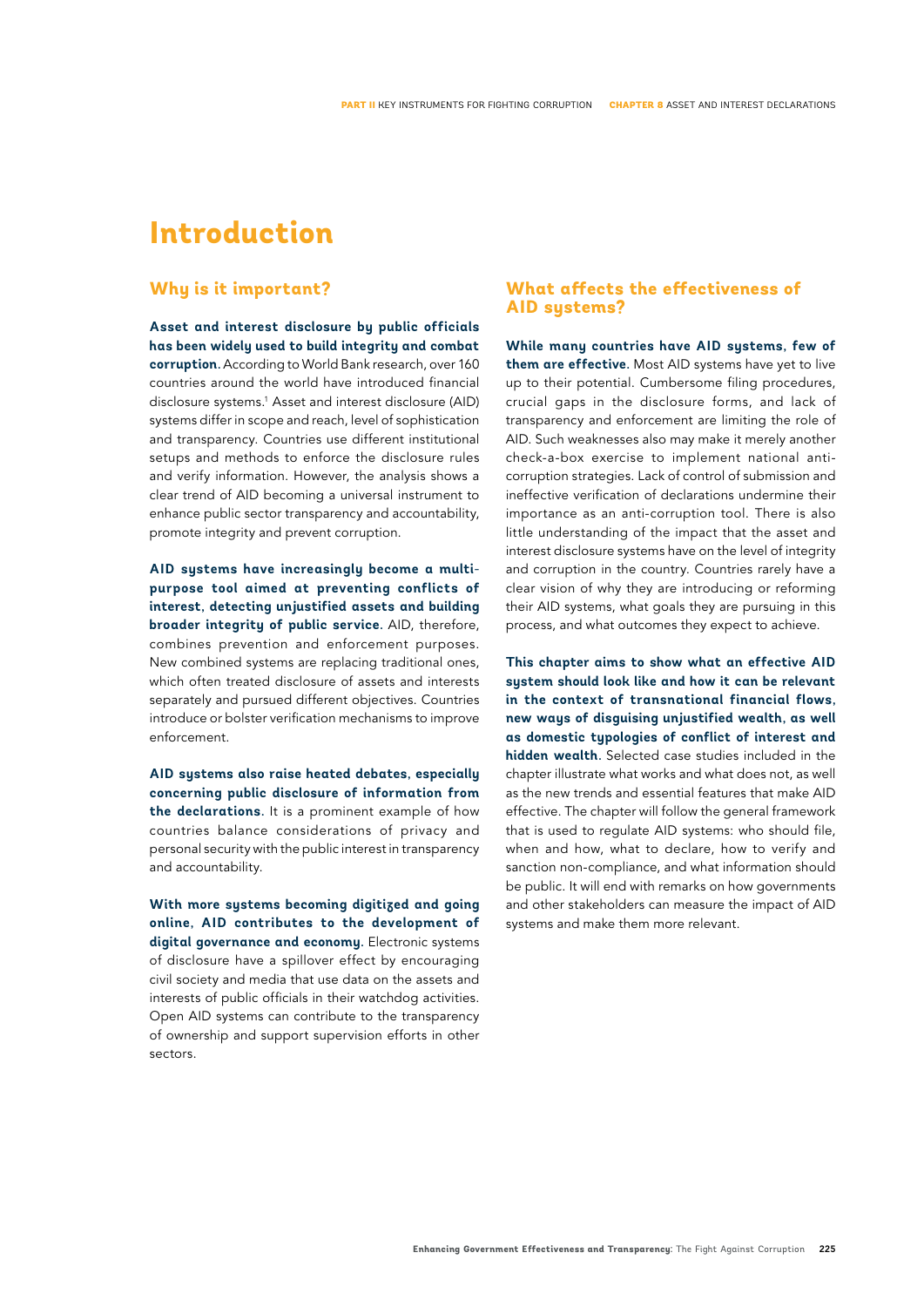# **The key questions about AID systems**

# **Who should file asset and interest declarations?**

**The first question to answer when designing an AID system relates to the filer population.** Including too many declarants may dilute the focus, raise political opposition and complicate enforcement. Excluding important categories of filers whom the public perceives to be high risk in terms of corruption may also negatively reflect on the system's effectiveness and credibility. It is therefore important to find a balanced solution that targets, first of all, the highrisk public sector positions and areas. There is no standard list of officials whom the system should cover. The filer population should ultimately reflect the national corruption risk assessment. Considerations of effectiveness and impact sought by the system should guide the decision on the scope of filers.

**Consideration needs to be given to a minimum and a broader list.** The minimum list of high-risk positions can reflect the definition of domestic politically exposed persons used in the anti-money laundering legislation. The broader list may include key officials in all branches of government, including the President, members of parliament, members of government and heads of central executive authorities, other political officials, staff of private offices of political officials (such as advisors), regional governors, mayors of large cities, judges, prosecutors, members of the judicial and prosecutorial governance bodies, anti-corruption investigators, senior executives of state-owned enterprises, etc. The high-risk areas or functions may include, for example, officials responsible for public procurement, licensing and supervision, members of independent market regulators, and tax and customs officials.

**Family members should be included.** Approximately 65 percent of countries with disclosure laws require officials to submit information not only for themselves but also for their family members.<sup>2</sup> Omitting family members creates a loophole that declarants can easily abuse to avoid disclosure of assets and interests. The system can require family members to submit their disclosures directly, or the public officials can include information on assets/interests held by family members in their own declaration forms. The latter approach reduces the number of forms submitted and makes it easier to track and verify disclosures of the official.

# **How frequently should declarations be filed?**

**Frequency of filings should follow the employment cycle of the official and provide a record of both entry and exit situations (when the official started and terminated his/her public sector employment), and changes throughout his/her career.** It is also useful to look at former officials' assets and interests one or two years after leaving office to see whether they gained any unjustified assets or improper interests. Some systems also require filing of *ad hoc*  forms whenever significant changes in assets happen. It is important to note that disclosures discussed in this chapter differ from the conflict of interest reports which officials have to file when a conflict of interest arises and requires a management response.

## **Electronic vs. paper filing**

**Managing a paper-based system involves substantial challenges and costs, which an electronic system can eliminate.** The following are some of the benefits of the electronic system: it allows for coverage of a broader scope of declarants, simplifies the submission process by making the declaration form more user-friendly, reduces the number of mistakes made in the forms, facilitates further verification of declarations, and improves data management and security. Not surprisingly, an increasing number of countries in various regions have transitioned to electronic AID systems.

**However, several issues may impede the introduction of an electronic disclosure system.** These include internet coverage and quality of access, availability of digital authentication, institutional capacity to process electronic filings and ensure data security, and additional costs to develop and roll out a new IT system.

**Despite implementation challenges, World Bank experience in advising countries in this area shows that the electronic system saves financial and human resources.** It eliminates the need for secure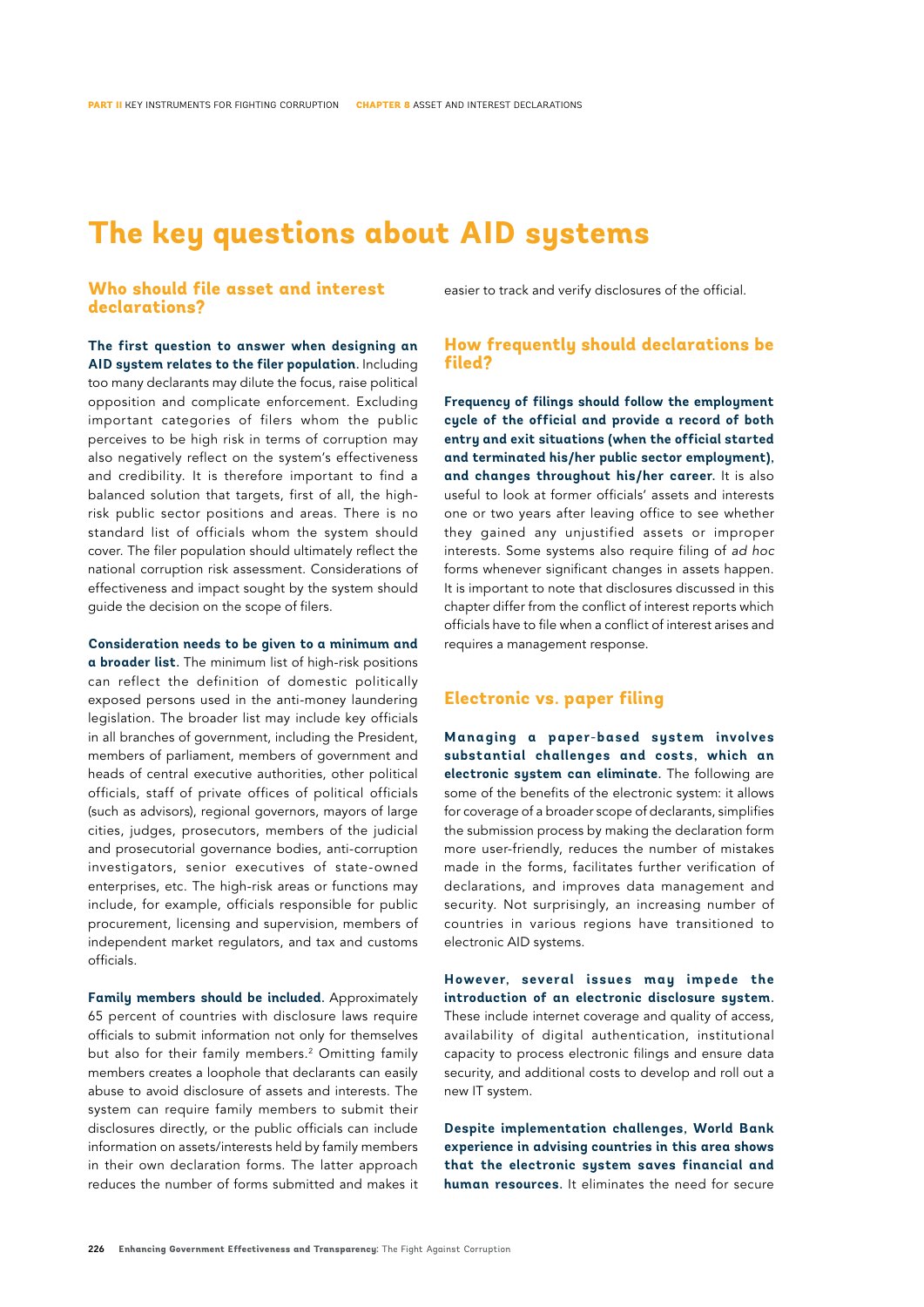physical storage space for paper declarations and allows the staff of asset declaration agencies to focus on ensuring compliance and advising filers on how to correctly fill out the declaration form or how to manage a potential conflict of interest. It also raises the level of compliance with the disclosure requirements and provides better transparency and public accountability.3

# **What is to be declared?**

**To be useful, the asset and interest disclosure has to include information that allows the tracking of all the important assets and interests of the public official.** The information provided should also highlight significant changes in wealth that lawful income cannot explain, and uncover interests that may be in conflict with the filer's official duties.

#### **Modern AID systems have to reflect current typologies of money laundering and corruption.**

Ownership through proxies remains a widespread way of hiding control of assets or getting unlawful benefits. It is essential for an AID system to require public officials or their related persons to report the legal entities of which they have beneficial ownership and control. The declaration form should also cover trusts and other similar legal arrangements, including any relation a public official or family members have regarding a trust.

**Disclosure of assets should not only include their formal ownership.** What matters for AID is the real control of assets regardless of the nominal owner, and the use of assets, which may show hidden ownership or lifestyle not commensurate with the official's position or income. Disclosure of beneficial ownership of assets should therefore extend to all types of tangible or intangible property and income.

**Use of virtual assets (e.g. cryptocurrencies) has become a challenge for tracking ill-gotten proceeds.** The reporting of such assets in the AID form is an important step towards bringing transparency to this new mode of wealth accumulation.

**Building a comprehensive disclosure form without important loopholes can be accomplished by considering the outcome of the verification process.** The form should ask for information that the verification process can later use to detect infringements based on an analysis of methods of hiding unjustified assets, laundering of criminal proceeds and violations of

conflict of interest rules. Among such elements that an effective AID form should include are:

- Disclosure of all types of income as well as gifts and sponsored travel, including disclosure of the identification details of the legal entity or individual who was the source of the income, gift or sponsored travel.
- Disclosure of national and foreign bank accounts and safe deposit boxes (vaults) to which the declarant or family members have access, even if formally opened by another person.
- Loans given or received by the public official, including to/from private individuals.
- Deferred corporate rights (e.g. options to purchase shares) and investments regardless of their form.
- Disclosure of expenditures above a certain threshold. This is essential to track significant changes in wealth by comparing income, savings and expenditures over time. Expenditures should cover not only acquisition of assets but also payment for services and works.
- Disclosure of interests not related to income or assets, notably contracts with state entities of the declarant and family members or companies in their control, prior employment, and any link with legal entities and associations (e.g. membership in governing bodies).

In the new AID sustems, policy makers often focus **more on assets, forgetting that the disclosure form can be very helpful in managing conflicts of interest.** When officials fill out the form, they have to take stock of their interests and review them against their official duties. The officials can then seek guidance from the respective integrity official and manage their potential or real conflict of interest. The disclosure form can be a crucial tool to detect conflicts, if it contains sufficient information on the financial and non-financial interests of the declarant and related persons.

# **How can declarations best be verified?**

**Verification is an important element of the enforcement of the disclosure rules.** Effective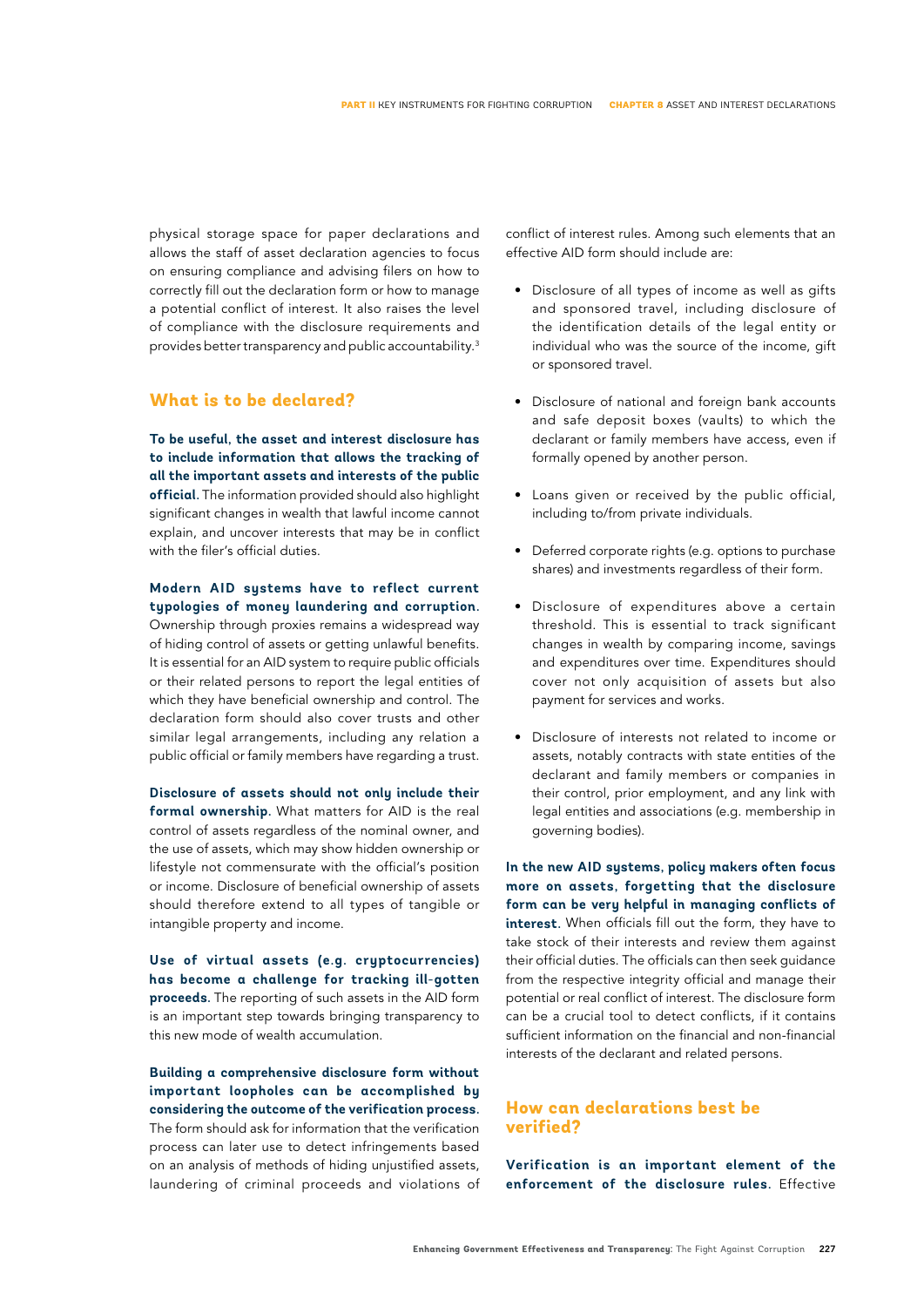verification helps to uncover non-compliance and to start the process that ultimately leads to imposing sanctions. Verification can enable the detection of:

- Cases of late submission or non-submission of disclosure forms
- Prohibited gifts
- Assets or income not reported or disclosed incorrectly (e.g. under-reporting or over-reporting of value)
- Assets not justified by the lawful income
- Lifestyle of the public official that does not commensurate with his status
- Non-compliance with anti-corruption restrictions (incompatibilities, divestment of financial interests, post-employment restrictions, etc.)
- Interests or activities that may give rise to situations of potential, real or apparent conflict of interest with the declarant's duties and position.

## **Certain legislative and institutional conditions provide the basis for an effective verification system.** These include:

- A clear legislative framework that establishes the verification mandate, its triggers and scope.
- Verification procedures that streamline the verification process and prevent unnecessary impediments (e.g. short time limits for verification procedures or the possibility to challenge each step of the proceedings).
- Use of a risk-based approach to trigger and prioritize verification when inherent risks are found in the disclosure form, such as the position/duties of the declarant. Systems which automatically trigger the verification on formal grounds (e.g. late submission) are ineffective as they overburden the verification agency. This is especially relevant for systems where the number of disclosures is substantial and not matched with the resources to verify them.
- When the number of mandatory verifications is substantial, the verification agency has to prioritize its work by focusing on high-risk declarations. Such prioritization should be transparent and based on

clear criteria limiting discretionary decision-making. The system may categorize declarations submitted by certain top officials as high-risk by default. This will give credibility to the system and avoid focus on low-level officials or petty inconsistencies.

- External signals (e.g. media reports, complaints of citizens or watchdog NGOs, referrals from other authorities) should take priority. The agency should verify them if they give rise to a substantiated suspicion of irregularity. Anonymous reports about verifiable facts should also be included.
- The verification should include IT solutions that automate certain operations. Such solutions can perform a risk analysis of each declaration, compare several declarations of the filer or compare with declarations of similar filers. Applying analytical software to the disclosure data can help to find patterns that can be then used to develop red flags for future verifications.
- Cross-checking disclosures with other governmentheld registers and databases is an important element of the verification that effectively uses government data. The system can also automate such cross-checks and perform them shortly after the declaration is filed or even at the time of the submission.

**Verification can only be as effective as the people who conduct it.** Experience in countries shows that decentralized systems of verification, i.e. where individual agencies take on this responsibility for their own officials, are rarely effective because of the lack of motivation, expertise, and resources. A dedicated verification agency provides a better model for organizing the verification process. Such an agency does not have to deal only with the verification of financial disclosures; it may also combine this function with other preventive or law enforcement functions in the anticorruption arena. It is important though to separate the verification functions within such an agency to ensure proper specialization and autonomy. The regulations should grant to the officials who conduct verification a certain level of autonomy and protection against undue interference.

**A verification agency should have sufficient powers and resources to perform its duties.** Such powers could include access to government registers and databases, including tax information, company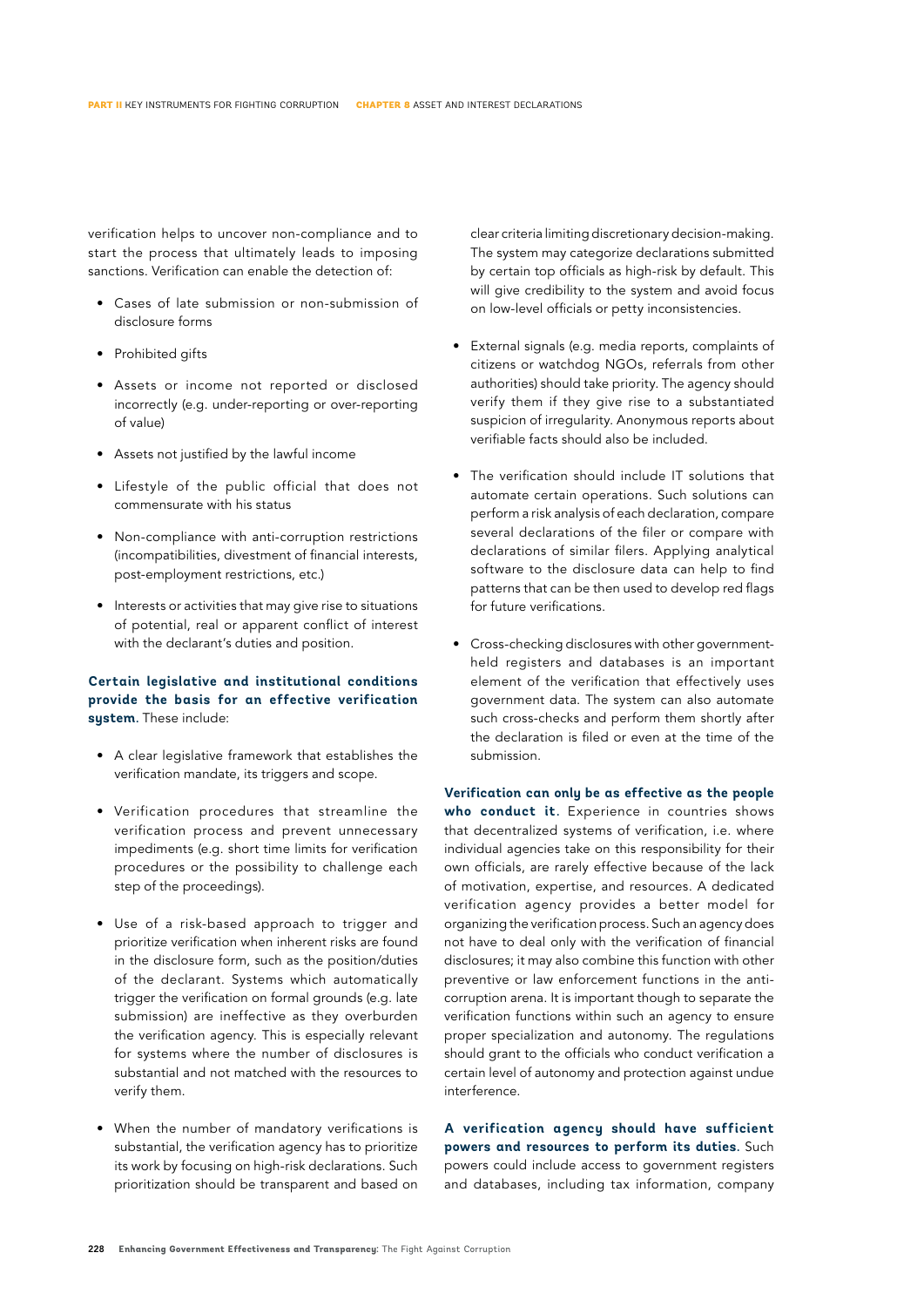register and registers of real estate and vehicles, right to obtain information and records from public and private entities, access to banking and other financial data, and the possibility to request or access information abroad. At the same time, the verification agencies are usually not law enforcement bodies and lack certain tools that a criminal investigation can employ, e.g. special investigative techniques. This highlights the need to understand the limitations of administrative bodies in charge of verification and the importance of cooperation with law enforcement bodies. It also affects the debate on the level of dissuasive sanctions, as shown below.

**A major challenge for the verification agencies is finding and tracking assets or financial interests located abroad.** This remains an area of weakness in most AID systems with a strong verification mechanism. To address this issue, the verification agencies may take a number of measures, for example: raise the technical expertise of their staff by providing training on the available open source information and use of foreign jurisdiction registers; establish a legal mandate and the technical capacity of the verification agency to get and use information from foreign ownership registers for verification purposes; develop relations and sign information exchange agreements with verification agencies in other jurisdictions, especially in neighboring countries where declarants often acquire or keep assets; and join and support regional initiatives for information exchange on the assets and interests of public officials.4

## **How are sanctions to be imposed for non-compliance?**

**Effectiveness of verification is closely linked to the sanctioning regime, which should be effective, proportionate and dissuasive.** Verification, which uncovers irregularities, is just the first step. The sanctioning proceedings have to follow and adequately respond to the discovered violations. To be dissuasive, sanctions must have a sufficient deterrent effect, which means that the personal cost of the sanction is higher than the potential benefit derived from the offense. To be proportionate, sanctions must correspond to the offense.

**The level of sanctions and applicable procedures may also determine what tools enforcement agencies could use to establish and punish non-** **compliance.** Criminal sanctions for serious violations related to asset and interest disclosure (e.g. nonreporting of significant assets or illicit enrichment), which can be enforced through criminal proceedings, are usually more effective than administrative ones.

**In line with the proportionality principle, certain breaches may attract softer measures that do not qualify as sanctions but bear negative consequences for the non-compliant official.** For example, the public disclosure of the names of those who failed to submit a declaration or submitted it outside of the set time limit may be sufficient to deter repeat infringements. The "naming and shaming" can also reinforce other imposed measures and raise awareness about the disclosure requirements. Such visibility also helps to build public trust and awareness of the AID system. Some countries implement this tool as a searchable register of corruption offenders that is open to the public.

**Sanctions for AID related violations do not have to be applied against an individual to be effective.** Civil or administrative confiscation of unjustified assets, even without the individual liability of the public official, may be a dissuasive instrument to target assets that exceed the official's lawful income. Such measures target the outcomes of the criminal acts of corruption or money laundering by confiscating the proceeds of such activity without having to overcome often an insurmountable hurdle of detecting and proving underlying offenses.

**Besides sanctions or measures that target declarants, an effective AID system should also include sanctions that support the enforcement mechanism.** They ensure that the different actors in an AID system properly perform the duties assigned to them. Such sanctions may target, in particular:

- Failure of public and private entities to provide information in response to a request from the institution carrying out the verification; and
- Failure of a public agency or official to fulfill their duties related to the AID (e.g. to check the submission of declarations, report non-compliance to the enforcement agency, verify the identity of the official if such identification is required during the official's registration of the disclosure in the electronic system).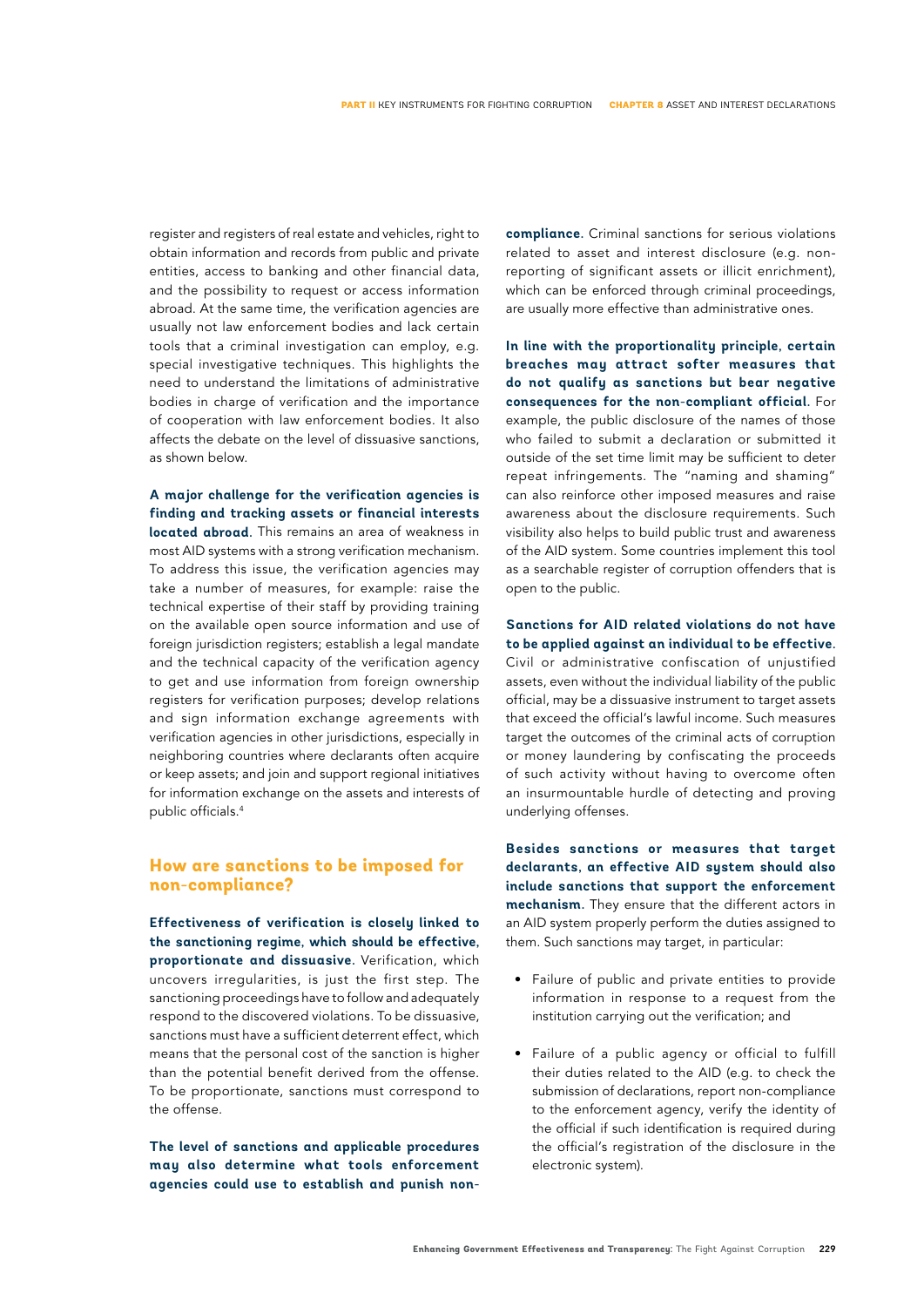## **How much transparency should the disclosure system have?**

**Public transparency of asset and interest declarations acts as a deterrent in and of itself and reinforces other elements of the system.** Public availability of information from declarations increases scrutiny and complements the enforcement efforts of the verification agency. Transparency of information about the assets and interests of public officials helps to build public sector integrity and promotes public trust in the government. Over 55% of countries require the declared information to be public.<sup>5</sup>

**Making declarations public has both opponents and critics, as such transparency conflicts with the privacy and data protection rights of the declarants and related persons.** In some contexts, this can affect their security and become a barrier to the entry of some professionals into public service. The policy makers therefore have to find a balanced solution that takes account of these competing interests.6 The degree of transparency could be linked to the corruption and public administration integrity level in the country—the more corrupt and less integrity there is in the system the more transparency it requires. Other considerations matter as well (e.g. the level of physical security and violent crimes). As a result of the balancing exercise, even in systems where wide public access is granted, certain information can be withheld from publication. This could be information about a person's IDs and place of residence or also information about cash and valuables held outside of banks. In any case, the scope of the information withheld from disclosure should be explicitly and narrowly determined in law.

**The best approach to ensure transparency is to make data from asset and interest disclosures available online.** Providing public access to such information free of charge and without technical barriers will help to reach the transparency objective. An electronic AID system allows the collection of structured data through declaration forms and then its publication in open data (i.e. machine-readable) formats. Publishing declarations as open data facilitates their re-use by civil society and the private sector can contribute to the emergence of new data analytics tools and watchdog initiatives.

**Broader public disclosure can be beneficial also because of cross-sector use.** For example, publicly available information on declarants and their related persons can help banks (and other obliged entities under the anti-money laundering framework) to conduct customer due diligence, in particular by identifying politically exposed persons. Information about beneficial ownership of public officials in legal entities can increase corporate transparency and improve the investment climate in the country. Governments can combine data from AID forms with other data to detect and prevent violations in areas like public procurement and licensing of rights to resources (e.g. in the extractive sector). Cross-checking data with the register of asset and interest disclosures can help sector regulators ensure compliance with the ownership and transparency requirements in the respective sector (e.g. banking, competition, audiovisual media services). AID transparency has, therefore, a significant spillover effect when actors in other areas use data from declarations for the public good.

# **Final reflections**

AID sustems constitute a fast-developing anti**corruption policy and enforcement area.** More and more countries all over the world are introducing or upgrading their systems. The reforms usually aim to digitize filing systems, broaden their scope, and establish a verification mechanism. Governments often promote their AID systems as an anti-corruption tool that focuses on the public officials themselves. This and the visibility of AID systems can explain their popularity as an anti-corruption measure.

**Countries and development partners, however, need a better understanding of how to measure the success and impact of AID systems.** It may be impossible to establish exactly to what extent AID has contributed to the success or failure of anti-corruption policies. But it is still important to measure the impact of a disclosure system. This can include measuring population perception and expert opinion on how the AID system has contributed to the transparency and accountability of the public administration, and the